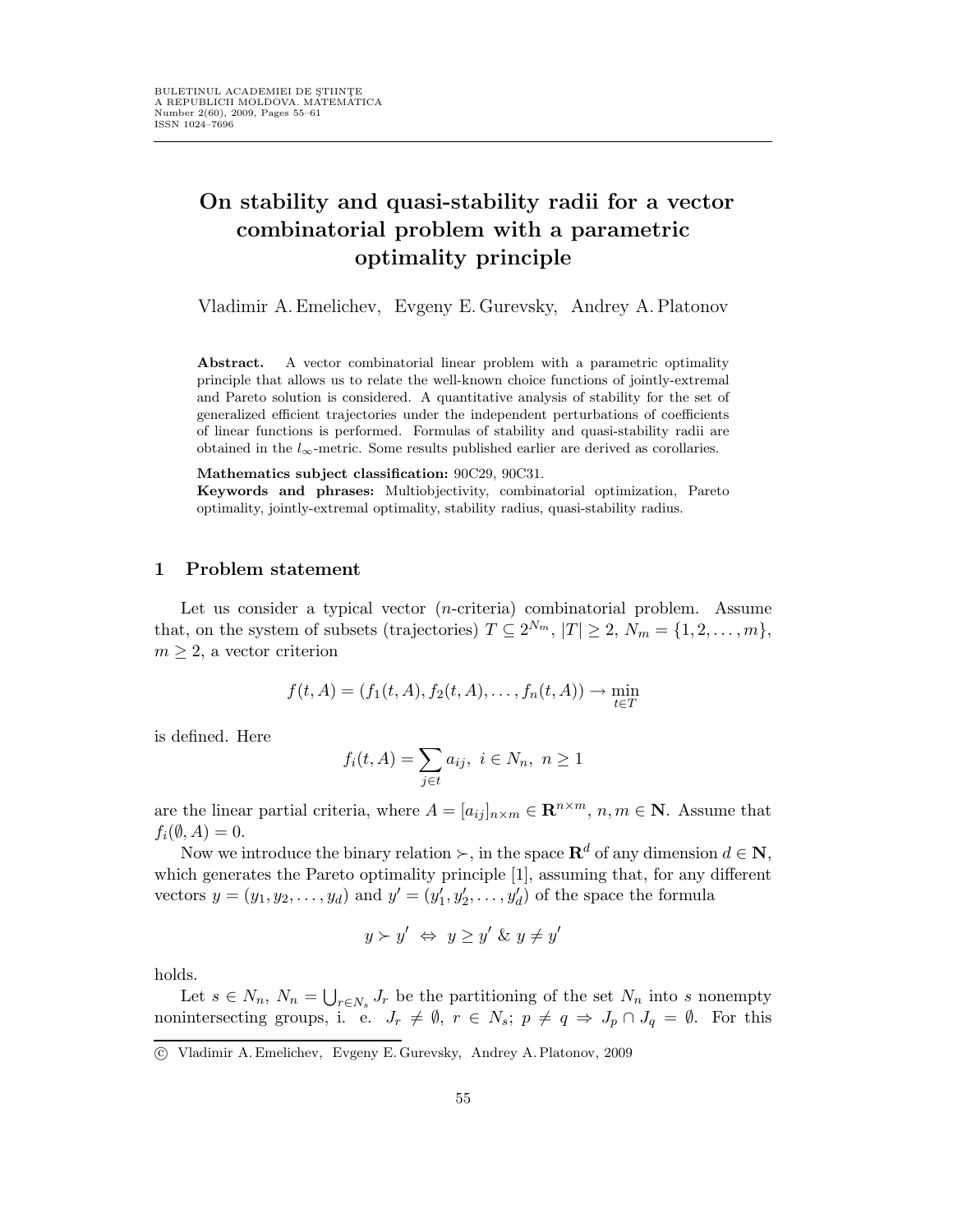partitioning define the set  $T^n(A, J_1, J_2, \ldots, J_s)$  of generalized efficient, or, in other words of  $(J_1, J_2, \ldots, J_s)$ -efficient trajectories according to the formula

$$
T^n(A, J_1, J_2, \dots, J_s) = \{t \in T : \exists k \in N_s \ \forall t' \in T \ (f_{J_k}(t, A) \overline{\succ} f_{J_k}(t', A))\},\
$$

where  $\overline{\succ}$  denotes the negation of relation  $\succ$ ,  $f_{J_k}(t, A)$  is the projection of the vector  $f(t, A)$  onto the coordinate axes of the space  $\mathbb{R}^n$  with the numbers of group  $J_k$ .

It is evident that  $N_n$ -efficient trajectory  $t \in T^n(A, N_n)$   $(s = 1)$  is a Pareto optimal trajectory on the set of trajectories  $T$ . Therefore, it is easy to see that the set of  $N_n$ -efficient trajectories  $T^n(A, N_n)$  is Pareto set

$$
P^{n}(A) = \{ t \in T : \ \forall t' \in T \ \ (f(t, A) \overline{\succ} f(t', A)) \}.
$$

Clearly, in another extreme case, where  $s = n$ , the set of trajectories  $T<sup>n</sup>(A, \{1\},\)$  $\{2\}, \ldots, \{n\}$  is the set of *jointly-extremal* trajectories

$$
C^{n}(A) = \{ t \in T : \ \exists k \in N_n \ \forall t' \in T \ \ (f_k(t, A) \le f_k(t', A)) \}
$$

(see, for example,  $[2,3]$ ).

In this context, by the parametrization of the principle of optimality we mean introducing a characteristic of binary relation of preference that allows us to relate the well-known choice functions of jointly-extremal and Pareto solution.

Denote the vector problem of finding  $T^n(A, J_1, J_2, \ldots, J_s)$  by  $Z^n(A, J_1, J_2, \ldots, J_s)$ . It is evident that  $T^1(A, N_1)$  is the set of optimal trajectories of the scalar (single criterion) linear combinatorial problem  $Z^1(A, N_1)$ , where  $A \in \mathbb{R}^m$ , in scheme of which many extremal graph, boolean programming and scheduling theory problems are put in.

## 2 Stability radius

Following [4-10], the *stability radius* of  $Z^n(A, J_1, J_2, \ldots, J_s)$  is the number

$$
\rho_1^n(A, J_1, J_2, \dots, J_s) = \begin{cases} \sup \Xi_1 & \text{if } \Xi_1 \neq \emptyset, \\ 0 & \text{in other cases,} \end{cases}
$$

where  $\Xi_1 = \{\varepsilon > 0 : \forall B \in \Omega(\varepsilon) \ (T^n(A+B, J_1, J_2, \ldots, J_s) \subseteq T^n(A, J_1, J_2, \ldots, J_s))\},\$  $\Omega(\varepsilon) = \{B \in \mathbf{R}^{n \times m} : ||B|| < \varepsilon\}, \quad ||B|| = \max\{|b_{ij}| : (i,j) \in N_n \times N_m\},\$  $B=[b_{ij}]_{n\times m}.$ 

In other words, the stability radius of  $Z^n(A, J_1, J_2, \ldots, J_s)$  determines the limiting level of perturbations of elements of A of payoff function in the  $l_{\infty}$ -metric, for which new  $(J_1, J_2, \ldots, J_s)$ -efficient trajectories do not appear. Obviously,  $Z<sup>n</sup>(A, J<sub>1</sub>, J<sub>2</sub>,..., J<sub>s</sub>)$  is stable and the stability radius is infinite if the equality  $T^n(A, J_1, J_2, \ldots, J_s) = T$  holds. If the set

$$
\overline{T^n}(A, J_1, J_2, \dots, J_s) := T \setminus T^n(C, J_1, J_2, \dots, J_s)
$$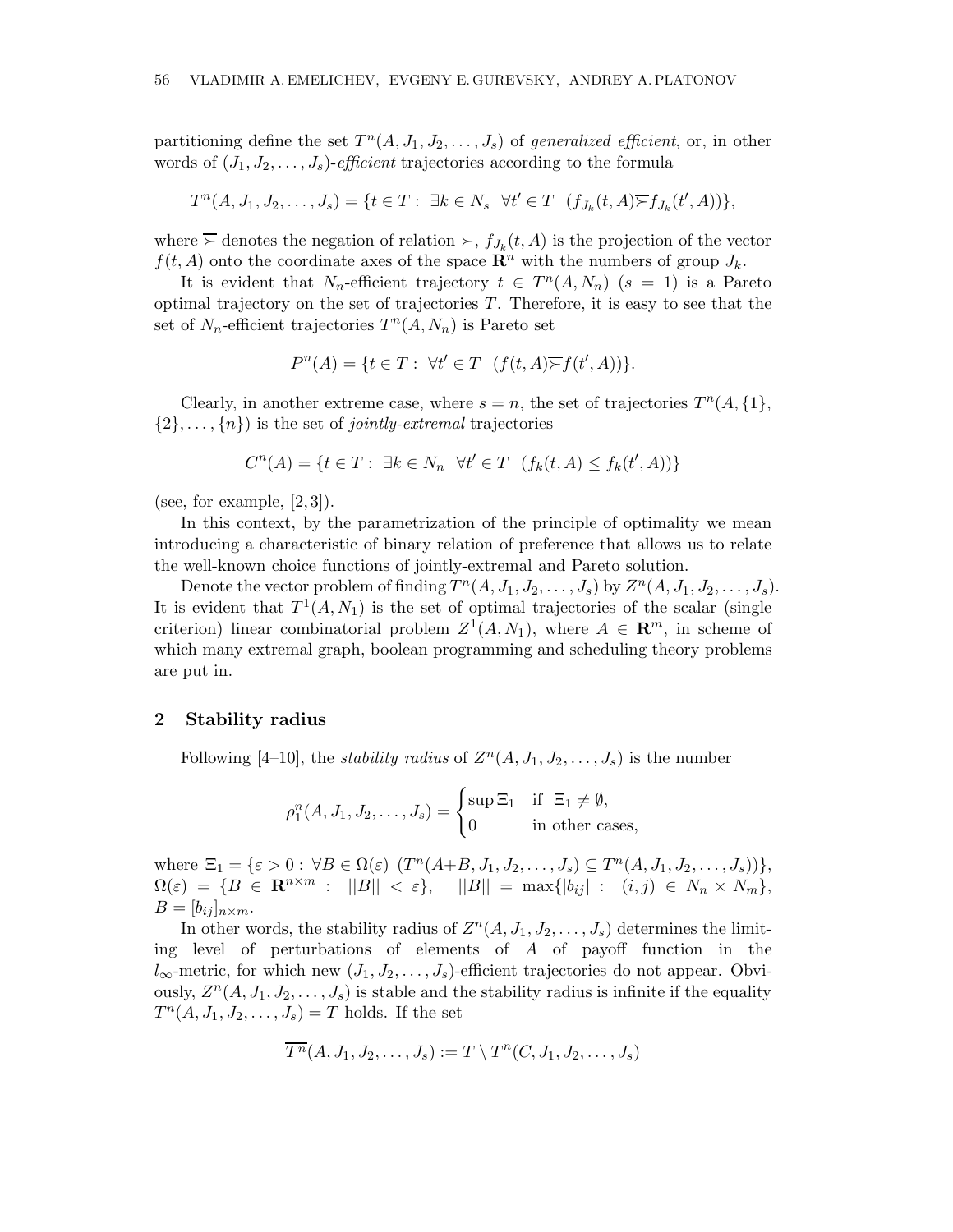is nonempty, then we say that  $Z^n(A, J_1, J_2, \ldots, J_s)$  is non-trivial.

For any nonempty set  $J \subseteq N_n$  we introduce the notation

$$
P(A,J) = \{ t \in T : \forall t' \in T \ (f_J(t,A) \overline{\succ} f_J(t',A)) \}.
$$

Then we have

$$
P(A, N_n) = P^n(A),
$$
  
\n
$$
T^n(A, J_1, J_2, \dots, J_s) = \{t \in T : \exists k \in N_s \ (t \in P(A, J_k))\}.
$$
 (1)

Suppose

$$
\Delta(t, t') = |(t \cup t') \setminus (t \cap t')|,
$$
  

$$
g_i(t, t', A) = f_i(t, A) - f_i(t', A).
$$

Henceforth we will use the following evident inequality

$$
g_i(t, t', A) \le ||A|| \Delta(t, t'). \tag{2}
$$

**Theorem 1.** For the stability radius  $\rho_1^n(A, J_1, J_2, \ldots, J_s)$  of the nontrivial problem  $Z^{n}(A, J_1, J_2, \ldots, J_s), n \geq 1, s \geq 1$ , the following formula is valid

$$
\rho_1^n(A, J_1, J_2, \dots, J_s) = \min_{k \in N_s} \min_{t \in \overline{T^n}(A, J_1, J_2, \dots, J_s)} \max_{t' \in T^n(A, J_1, J_2, \dots, J_s)} \min_{i \in J_k} \frac{g_i(t, t', A)}{\Delta(t, t')}.
$$
(3)

*Proof.* Note that due to the nontriviality of  $Z^n(A, J_1, J_2, \ldots, J_s)$  the set  $\overline{T^n}(A, J_1, J_2, \ldots, J_s)$  is nonempty.

Let us introduce the notations:  $\rho_1$  and  $\varphi$  are accordingly the left-hand and the right-hand sides of equality (3).

It is easy to see that  $\varphi \geq 0$ . At first we prove the inequality  $\rho_1 \geq \varphi$ . If  $\varphi = 0$ , then this inequality is obvious. Let  $\varphi > 0$ ,  $B \in \Omega(\varphi)$ ,  $t \in \overline{T^n}(A, J_1, J_2, \ldots, J_s)$ . Let us show that  $t \in \overline{T^n}(A+B, J_1, J_2, \ldots, J_s)$ .

It follows directly from the definition of  $\varphi$  that for any  $k \in N_s$  and  $t \in \overline{T^n}(A, J_1, J_2, \ldots, J_s)$  there exists trajectory  $t^* \in T^n(A, J_1, J_2, \ldots, J_s)$  such that for any indices  $i \in J_k$  the inequality  $g_i(t, t^*, A) \geq \varphi \Delta(t, t^*)$  holds.

Hence, taking into account (2), we derive

$$
g_i(t, t^*, A+B) = g_i(t, t^*, A) + g_i(t, t^*, B) \ge \varphi \Delta(t, t^*) - ||B|| \Delta(t, t^*) > 0, \ i \in J_k.
$$

Therefore we have  $f_{J_k}(t, A + B) \succ f_{J_k}(t^*, A + B), \quad k \in N_s$ , i.e.  $t \in \overline{T^n}(A+B, J_1, J_2, \ldots, J_s).$ 

Thus, the formula

$$
\forall B \in \Omega(\varphi) \ \ (T^n(A+B, J_1, J_2, \dots, J_s) \subseteq T^n(A, J_1, J_2, \dots, J_s))
$$

holds, and as consequence,  $\rho_1 \geq \varphi$ .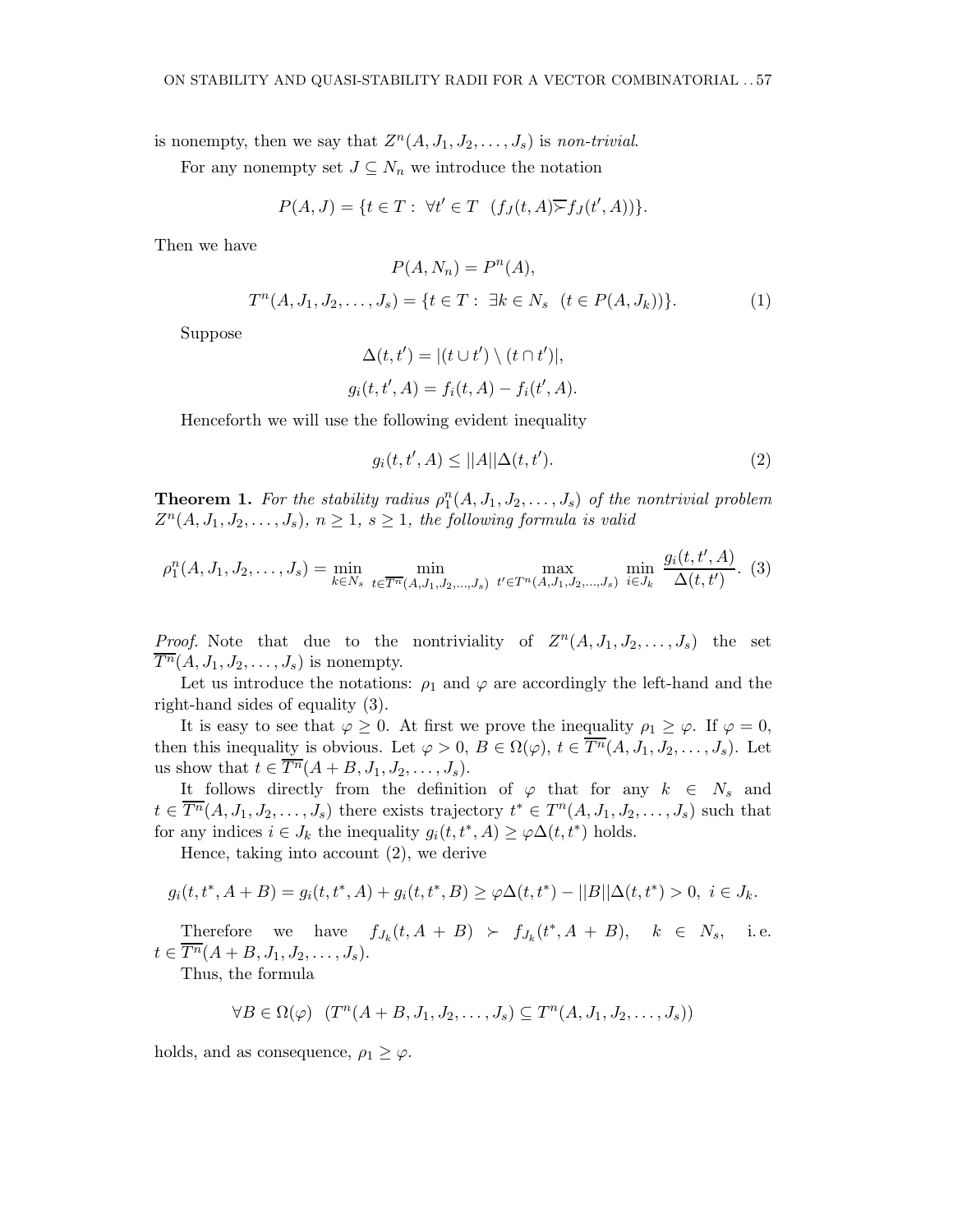Now let us show that  $\rho_1 \leq \varphi$ . According to the definition of  $\varphi$  there exist  $k \in N_s$ and  $t^0 \in \overline{T^n}(A, J_1, J_2, \ldots, J_s)$  such that for any trajectory  $t' \in T^n(A, J_1, J_2, \ldots, J_s)$ there exists an index  $p = p(t') \in J_k$  such that

$$
g_p(t^0, t', A) \le \varphi \Delta(t^0, t').
$$

Then, assuming  $\varepsilon > \varphi$ ,  $B^0 = [b_{ij}^0]_{n \times m} \in \Omega(\varepsilon)$ , where

$$
b_{ij}^0 = \begin{cases} \alpha & \text{if } i \in J_k, j \notin t^0, \\ -\alpha & \text{if } i \in J_k, j \in t^0, \\ 0 & \text{in other cases,} \end{cases}
$$

$$
\varphi < \alpha < \varepsilon,
$$

and using (2), we derive

$$
g_p(t^0, t', A + B^0) = g_p(t^0, t', A) + g_p(t^0, t', B^0) \le \varphi \Delta(t^0, t') - \alpha \Delta(t^0, t') < 0,
$$

i. e. we have

$$
\forall \varepsilon > \varphi \quad \exists B^0 \in \Omega(\varepsilon) \quad \forall t' \in T^n(A, J_1, J_2, \dots, J_s) \quad (f_{J_k}(t^0, A + B^0) \overline{\succ} f_{J_k}(t', A + B^0)). \tag{4}
$$

Consider two possible cases.

**Case 1.**  $t^0 \in T^n(A + B^0, J_1, J_2, \ldots, J_s)$ . Then, using the inclusion  $t^0 \in$  $\overline{T^n}(A, J_1, J_2, \ldots, J_s)$ , we derive

$$
\forall \varepsilon > \varphi \ \exists B^0 \in \Omega(\varepsilon) \ (T^n(A + B^0, J_1, J_2, \dots, J_s) \not\subseteq T^n(A, J_1, J_2, \dots, J_s)). \tag{5}
$$

**Case 2.**  $t^0 \in \overline{T^n}(A + B^0, J_1, J_2, \ldots, J_s)$ . Then  $t^0 \notin P(A + B^0, J_k)$  and due to the external stability [11] of Pareto set  $P(A + B^0, J_k)$  there exists a trajectory  $t^* \in P(A + B^0, J_k)$ , such that  $f_{J_k}(t^0, A + B^0) \succ f_{J_k}(t^*, A + B^0)$ . Hence, according to (4) we have  $t^* \in \overline{T^n}(A, J_1, J_2, \ldots, J_s)$  and taking into account (1) we obtain  $t^* \in T^n(A + B^0, J_1, J_2, \ldots, J_s)$ . Therefore formula (5) holds.

Summarizing these two cases, we conclude that for any  $\varepsilon > \varphi$  we have  $\rho_1 < \varepsilon$ . Consequently,  $\rho_1 \leq \varphi$ .  $\Box$ 

Theorem 1 implies the following results known earlier.

**Corollary 1** [5]. For the stability radius of the nontrivial problem  $Z^n(A, N_n)$  with Pareto optimality principle the following formula

$$
\rho_1^n(A, N_n) = \min_{t \in \overline{P^n(A)}} \max_{t' \in P^n(A)} \min_{i \in N_n} \frac{g_i(t, t', A)}{\Delta(t, t')}
$$
(6)

holds, where  $\overline{P^n}(A) = T \setminus P^n(A)$ .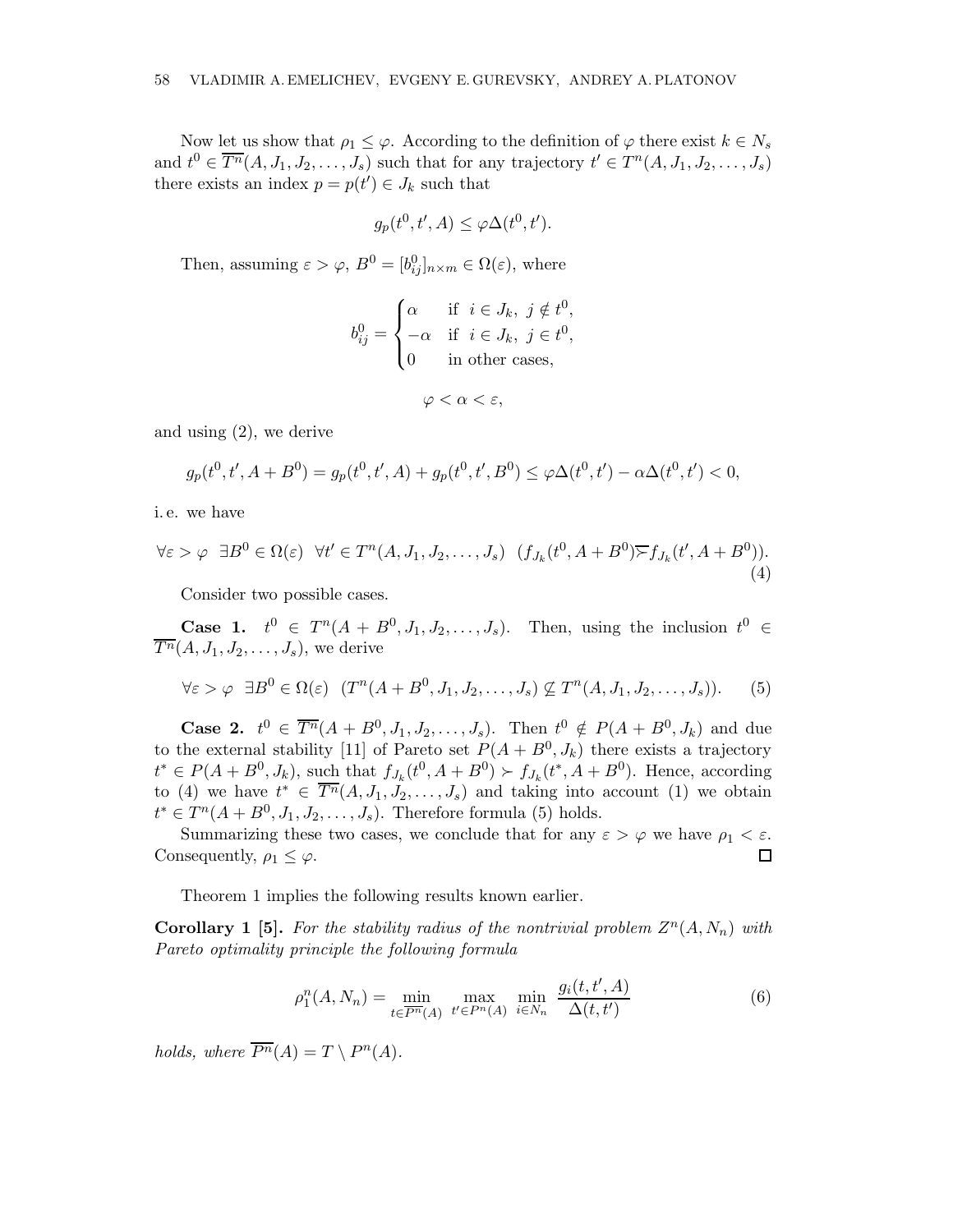**Corollary 2** [12]. For the stability radius of the nontrivial problem  $Z^n(A, \{1\},\)$  $\{2\}, \ldots, \{n\}$  with jointly-extremal optimality principle the following formula

$$
\rho_1^n(A, \{1\}, \{2\}, \dots, \{n\}) = \min_{i \in N_n} \min_{t \in \overline{C^n}(A)} \max_{t' \in C^n(A)} \frac{g_i(t, t', A)}{\Delta(t, t')} \tag{7}
$$

holds, where  $\overline{C^n}(A) = T \setminus C^n(A)$ .

The partial case of the formulas (6) and (7) is the well-known formula of the stability radius of the scalar  $(n = 1)$  linear trajectory problem [4,6].

## 3 Quasi-stability radius

As usual (see [5, 7, 13, 14]), the *quasi-stability radius* of  $Z^n(A, J_1, J_2, \ldots, J_s)$  is defined as

$$
\rho_2^n(A, J_1, J_2, \dots, J_s) = \begin{cases} \sup \Xi_2 & \text{if } \Xi_2 \neq \emptyset, \\ 0 & \text{in other cases,} \end{cases}
$$

where

$$
\Xi_2 = \{ \varepsilon > 0 : \ \forall B \in \Omega(\varepsilon) \ \ (T^n(A, J_1, J_2, \dots, J_s) \subseteq T^n(A + B, J_1, J_2, \dots, J_s)) \}.
$$

Thus, the quasi-stability radius of  $Z^n(A, J_1, J_2, \ldots, J_s)$  is the limit level of independent perturbations of elements of A, for which the generalized efficient trajectories of initial problem do not disappear.

**Theorem 2.** For the quasi-stability radius  $\rho_2^n(A, J_1, J_2, \ldots, J_s)$  of the problem  $Z^{n}(A, J_1, J_2, \ldots, J_s), n \geq 1, s \geq 1$ , the following formula is valid

$$
\rho_2^n(A, J_1, J_2, \dots, J_s) = \min_{t' \in T^n(A, J_1, J_2, \dots, J_s)} \max_{k \in N_s} \min_{t \in T \setminus \{t'\}} \max_{i \in J_k} \frac{g_i(t, t', A)}{\Delta(t, t')}.
$$
(8)

*Proof.* Let us introduce the notations:  $\rho_2$  and  $\xi$  are accordingly the left-hand and the right-hand sides of equality (8).

It is easy to see that  $\xi \geq 0$ . At first we prove the inequality  $\rho_2 \geq \xi$ . If  $\xi = 0$ , then this inequality is obvious. Let  $\xi > 0$ ,  $B \in \Omega(\xi)$ .

It follows from the definition of  $\xi$  that for any trajectory  $t' \in T^n(A, J_1, J_2, \ldots, J_s)$ there exists  $k \in N_s$  such that for any trajectory  $t \in T \setminus \{t'\}$  there exists  $p = p(t) \in J_k$ such that

$$
g_p(t, t', A) \ge \xi \Delta(t, t').
$$

Hence, taking into account (2), we derive

$$
g_p(t, t', A+B) = g_p(t, t', A) + g_p(t, t', B) \ge \xi \Delta(t, t') - ||B||\Delta(t, t') > 0.
$$

Therefore, we have  $f_{J_k}(t', A + B) \overline{\succ} f_{J_k}(t, A + B)$ . Thus, we have proved the formula

$$
\forall B \in \Omega(\xi) \ \forall t' \in T^{n}(A, J_1, J_2, \dots, J_s) \ \exists k \in N_s \ \forall t \in T \ (f_{J_k}(t', A+B) \overline{\succ} f_{J_k}(t, A+B)),
$$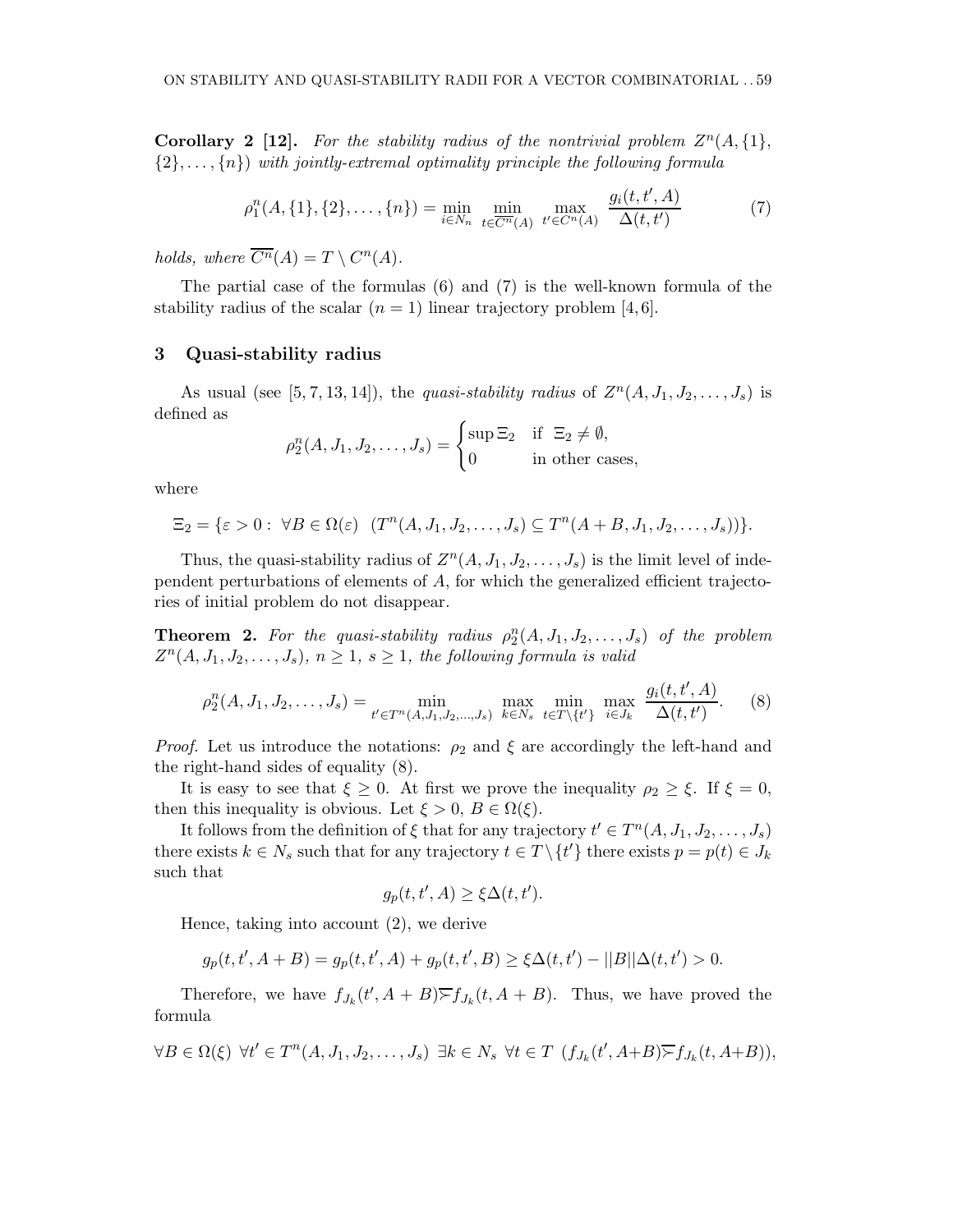which implies

$$
\forall B \in \Omega(\xi) \ \ (T^n(A, J_1, J_2, \dots, J_s) \subseteq T^n(A + B, J_1, J_2, \dots, J_s)),
$$

and therefore the inequality  $\rho_2 \geq \xi$  holds.

Now we show that  $\rho_2 \leq \xi$ . According to the definition of  $\xi$  there exists a trajectory  $t^0 \in T^n(A, J_1, J_2, \ldots, J_s)$  such that for any  $k \in N_s$  there exists a trajectory  $t^* \in T \setminus \{t^0\}$  such that

$$
\forall i \in J_k \ \ (g_i(t^*, t^0, A) \le \xi \Delta(t^*, t^0)).
$$

Then, assuming  $\varepsilon > \xi$ ,  $\widehat{B} = [\widehat{b}_{ij}]_{n \times m} \in \Omega(\varepsilon)$ , where

$$
\widehat{b}_{ij} = \begin{cases}\n\alpha & \text{if } i \in N_n, j \in t^0, \\
-\alpha & \text{if } i \in N_n, j \notin t^0, \\
\xi < \alpha < \varepsilon,\n\end{cases}
$$

and taking into account (2), we derive

$$
g_i(t^*, t^0, A + \widehat{B}) = g_i(t^*, t^0, A) + g_i(t^*, t^0, \widehat{B}) \le \xi \Delta(t^*, t^0) - \alpha \Delta(t^*, t^0) < 0, \ i \in J_k,
$$

i.e.  $f_{J_k}(t^0, A + \widehat{B}) \succ f_{J_k}(t^*, A + \widehat{B})$ . Thus, we have proved the following formula

$$
\forall \varepsilon > \xi \quad \exists \widehat{B} \in \Omega(\varepsilon) \quad \forall k \in N_s \quad \exists t^* \in T \quad (f_{J_k}(t^0, A + \widehat{B}) \succ f_{J_k}(t^*, A + \widehat{B})),
$$

which implies

$$
T^n(A, J_1, J_2, \ldots, J_s) \nsubseteq T^n(A + \widehat{B}, J_1, J_2, \ldots, J_s).
$$

It follows that the quasi-stability radius  $\rho_2$  does not exceed  $\xi$ .

 $\Box$ 

**Corollary 3 [13].** For the quasi-stability radius of the problem  $Z^n(A, N_n)$  with Pareto optimality principle the following formula is valid

$$
\rho_2^n(A, N_n) = \min_{t' \in P^n(A)} \min_{t \in T \setminus \{t'\}} \max_{i \in N_n} \frac{g_i(t, t', A)}{\Delta(t, t')}.
$$

**Corollary 4.** For the quasi-stability radius of the problem  $Z^n(A, \{1\}, \{2\}, \ldots, \{n\})$ with jointly-extremal optimality principle the following formula is valid

$$
\rho_2^n(A, \{1\}, \{2\}, \ldots, \{n\}) = \min_{t' \in C^n(A)} \max_{i \in N_n} \min_{t \in T \setminus \{t'\}} \frac{g_i(t, t', A)}{\Delta(t, t')}.
$$

In conclusion we note that the analogous quantitative characteristics of different stability types of discrete and game theory problems with another kinds of parametrization of optimality principles were considered in the works [8–10, 14–16].